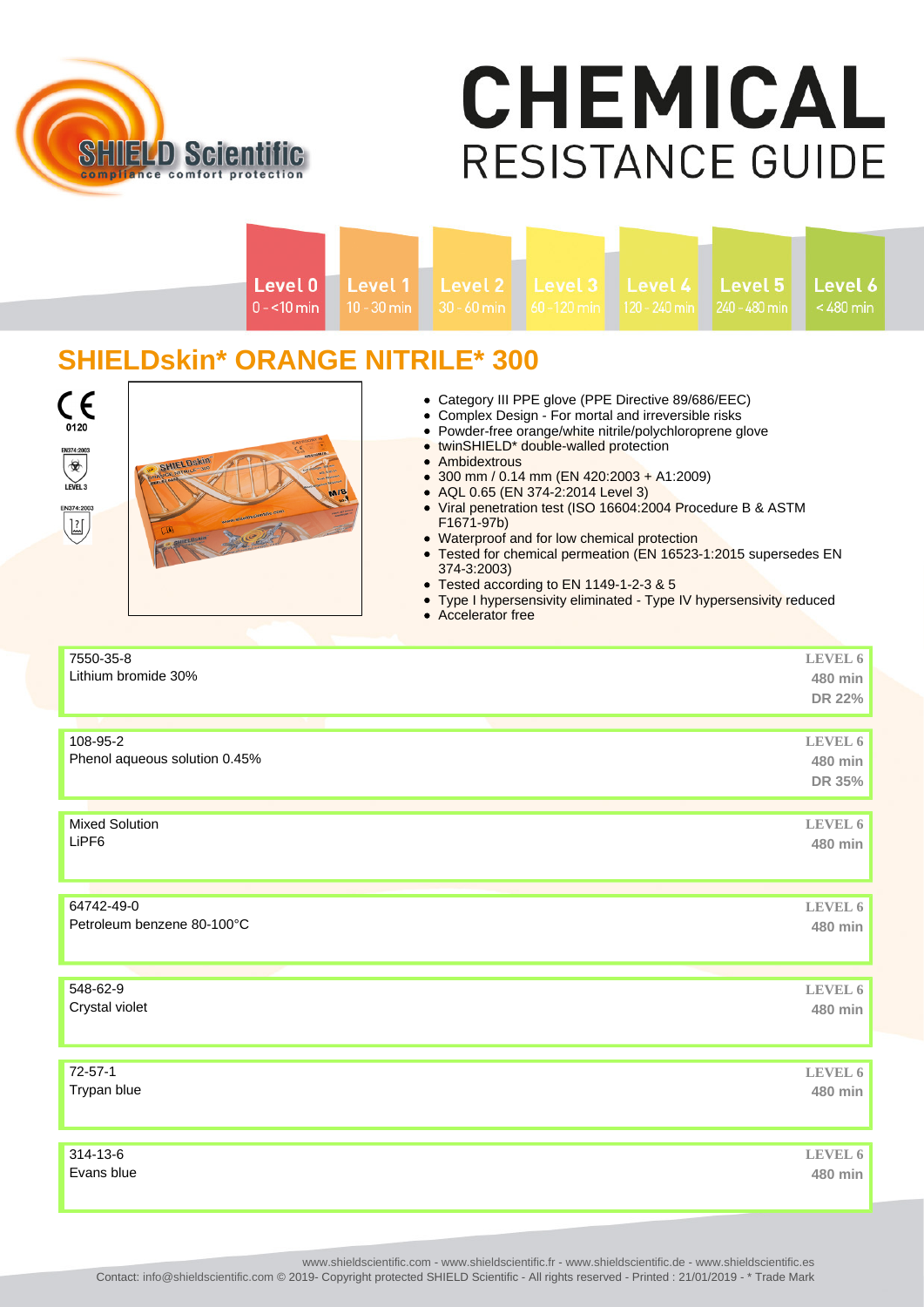| $91 - 95 - 2$                                   | LEVEL 6        |
|-------------------------------------------------|----------------|
| Diaminobenzidine                                | 480 min        |
|                                                 |                |
| 3761-53-3                                       | LEVEL 6        |
| Ponceau 2R                                      | 480 min        |
| 6226-79-5                                       | LEVEL 6        |
| Ponceau S                                       | 480 min        |
| 66-81-9                                         | <b>LEVEL 6</b> |
| Cycloheximide                                   | 480 min        |
| <b>Mixed Solution</b>                           | LEVEL 6        |
| Hydranal ® - Composite 2                        | 480 min        |
| <b>Mixed Solution</b>                           | LEVEL 6        |
| Aqua regia                                      | 480 min        |
| <b>Mixed Solution</b>                           | LEVEL 6        |
| Mucocit®-T branded mixture                      | 480 min        |
| $50 - 01 - 1$                                   | <b>LEVEL 6</b> |
| Guanidine Hydrochloride                         | 480 min        |
| 10127-02-3                                      | <b>LEVEL 6</b> |
| Acridine orange                                 | 480 min        |
| 77-86-1                                         | LEVEL 6        |
| Tris (hydroxymethyl) aminomethane Sat. solution | 480 min        |
| 127-09-3                                        | LEVEL 6        |
| Sodium acetate Sat. solution                    | 480 min        |
| 7664-93-9                                       | LEVEL 6        |
| Sulphuric acid 50%                              | 480 min        |
| 108-95-2                                        | LEVEL 6        |
| Phenol 0.1% solution                            | 480 min        |
| 75-59-2                                         | LEVEL 6        |
| Tetramethylammonium hydroxide 2.5%              | 480 min        |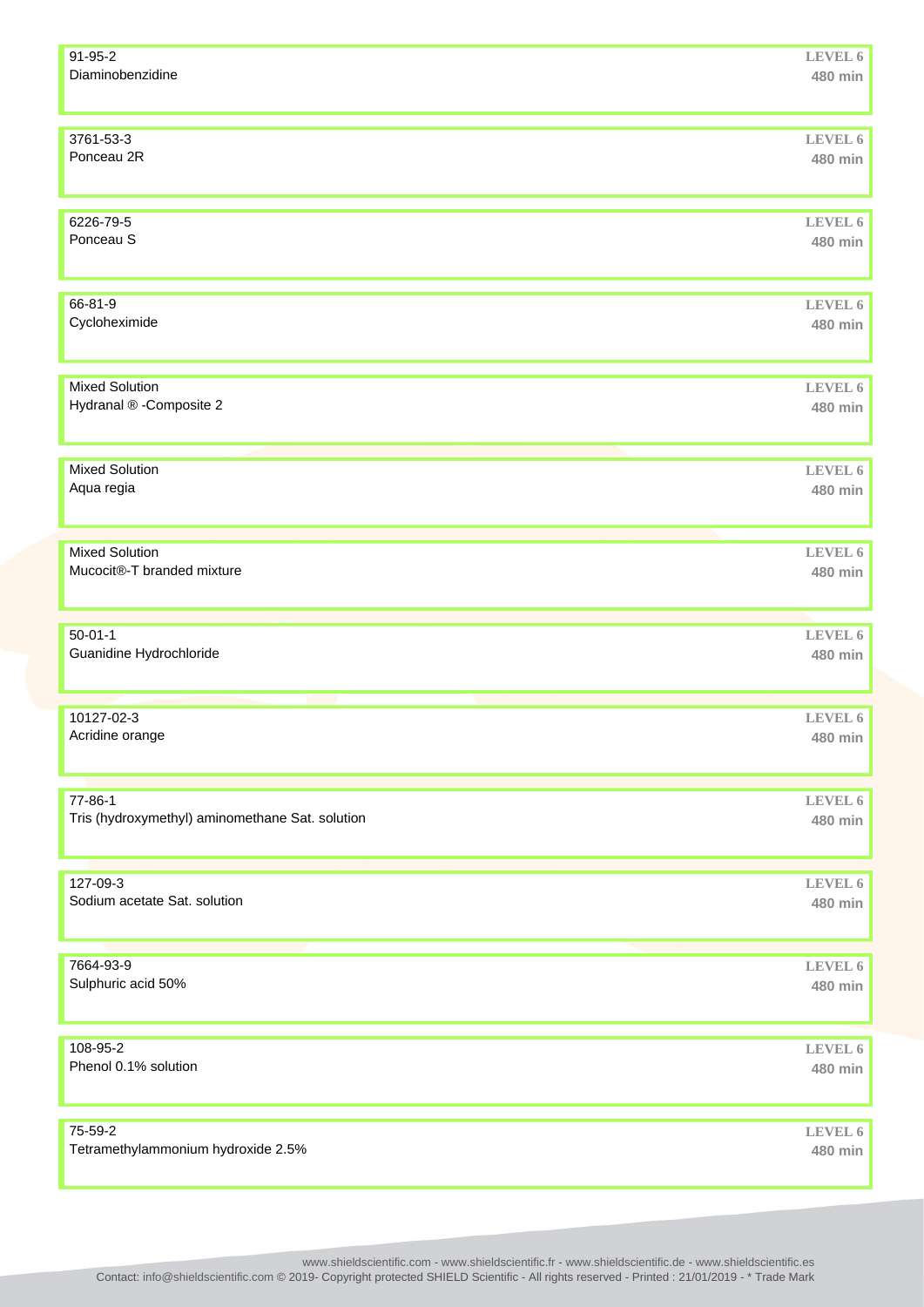| 76-03-9                   | LEVEL 6 |
|---------------------------|---------|
| Trichloroacetic acid 10%  | 480 min |
| 7803-57-8                 | LEVEL 6 |
| Hydrazine monohydrate 80% | 480 min |
| 7664-93-9                 | LEVEL 6 |
| Sulphuric Acid 10%        | 480 min |
| 7681-52-9                 | LEVEL 6 |
| Sodium Hypochlorite 13%   | 480 min |
| 1310-58-3                 | LEVEL 6 |
| Potassium Hydroxyde 40%   | 480 min |
| 7722-84-1                 | LEVEL 6 |
| Hydrogen Peroxide 12%     | 480 min |
| 111-30-8                  | LEVEL 6 |
| Gluteraldehyde 2.5%       | 480 min |
| 77-92-9                   | LEVEL 6 |
| Citric acid 30%           | 480 min |
| 1310-73-2                 | LEVEL 6 |
| Sodium Hydroxide, 50%     | 480 min |
| 1310-73-2                 | LEVEL 6 |
| Sodium Hydroxide 40%      | 480 min |
| 7664-38-2                 | LEVEL 6 |
| Phosphoric acid, 85%      | 480 min |
| 7664-38-2                 | LEVEL 6 |
| Phosphoric Acid, 30%      | 480 min |
| 540-84-1                  | LEVEL 6 |
| Iso-Octane 99%            | 480 min |
| 7722-84-1                 | LEVEL 6 |
| Hydrogen Peroxide 30%     | 480 min |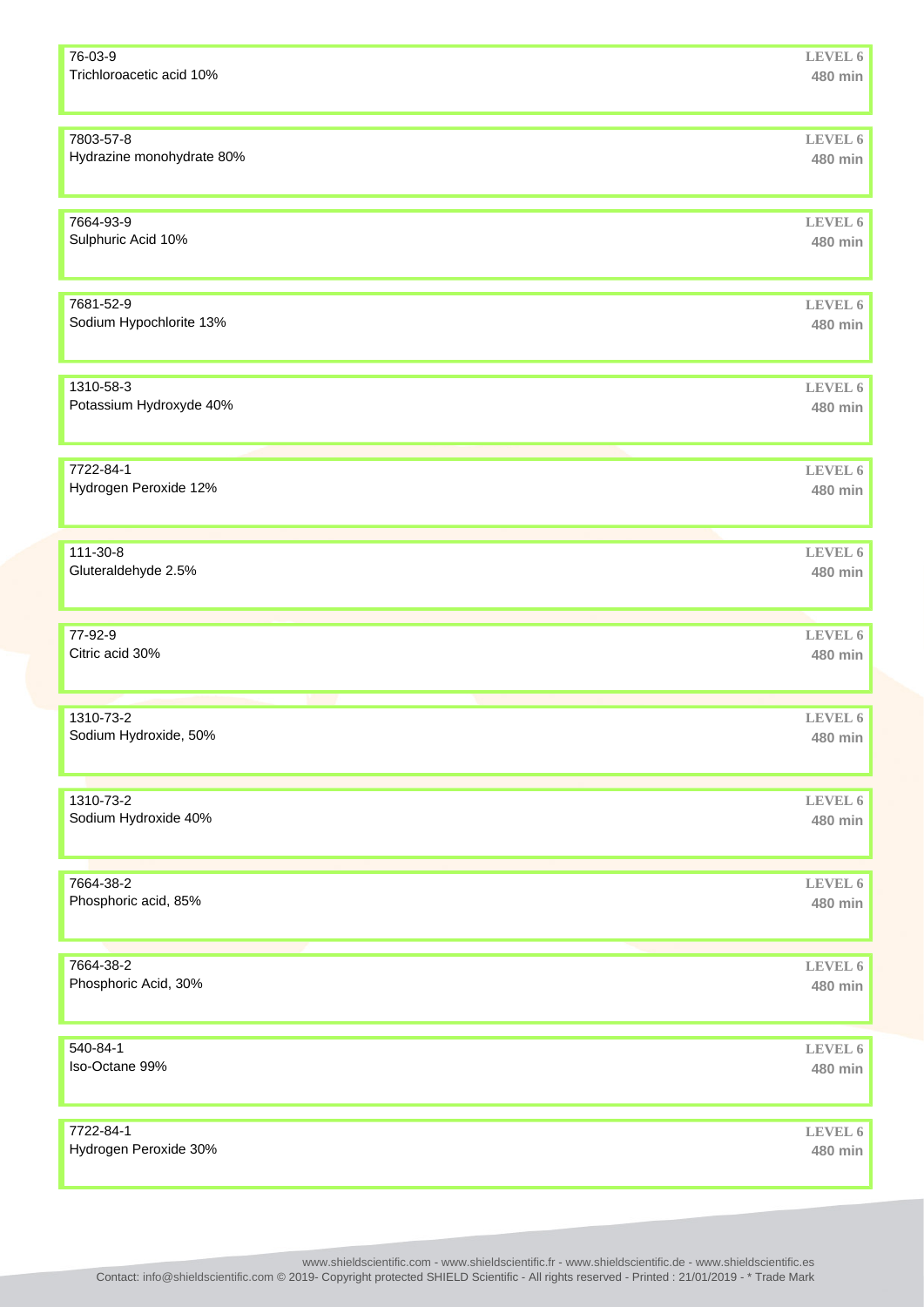| 999-97-3                  | <b>LEVEL 6</b> |
|---------------------------|----------------|
| Hexamethyldisilizan 99%   | 480 min        |
| 111-30-8                  | LEVEL 6        |
| Glutaraldehyde 25%        | 480 min        |
| 50-00-0                   | LEVEL 6        |
| Formaldehyde 10%          | 480 min        |
| 1239-45-8                 | <b>LEVEL 6</b> |
| Ethidium bromide 5%       | 480 min        |
| 95-54-4                   | LEVEL 5        |
| o-Phenylenediamine        | 308 min        |
| 79-08-3                   | <b>LEVEL 4</b> |
| Bromoacetic acid 7.5%     | 209 min        |
| 7803-57-8                 | <b>LEVEL 4</b> |
| Hydrazine monohydrate 98% | <b>180 min</b> |
| $54 - 11 - 5$             | <b>LEVEL 4</b> |
| Nicotine 98%              | 151 min        |
| 7647-01-0                 | LEVEL 4        |
| Hydrochloric Acid 37%     | 141 min        |
| $75-12-7$                 | LEVEL 3        |
| Formamide 99%             | 99 min         |
| 110-54-3                  | <b>LEVEL 3</b> |
| n-Hexane 95%              | 97 min         |
| 142-82-5                  | <b>LEVEL 3</b> |
| n-Heptane 99%             | 91 min         |
| 50-00-0                   | <b>LEVEL 3</b> |
| Formaldehyde 37%          | 87 min         |
| 78-83-1                   | <b>LEVEL 3</b> |
| Isobutanol 99%            | <b>76 min</b>  |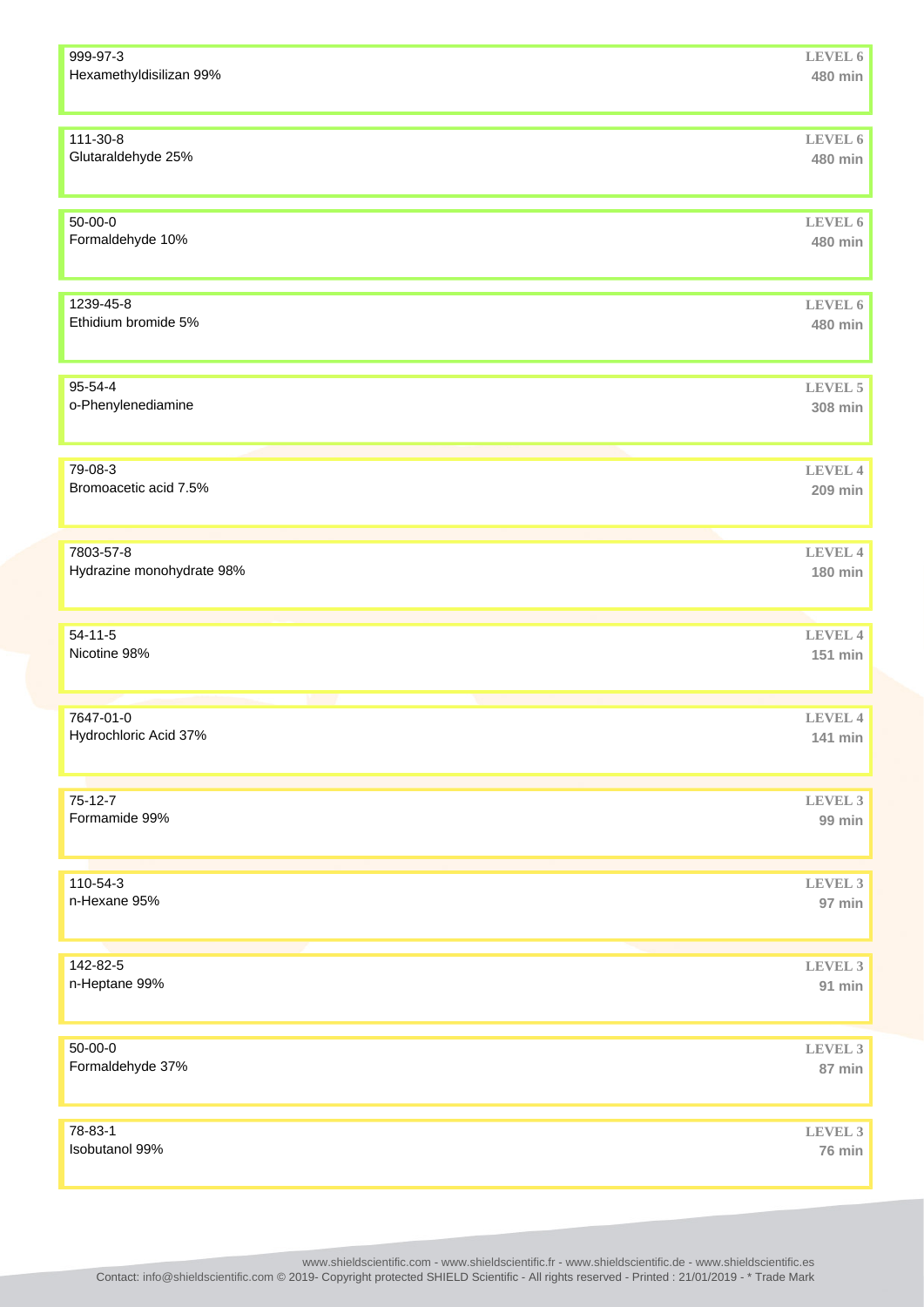| <b>Mixed Solution</b>         | <b>LEVEL 3</b> |
|-------------------------------|----------------|
| Bacillol 30 Foam              | <b>73 min</b>  |
| 67-63-0                       | LEVEL 3        |
| Isopropanol 70%               | <b>72 min</b>  |
| 7697-37-2                     | <b>LEVEL 3</b> |
| Nitric Acid, 50%              | 63 min         |
| 108-39-4                      | LEVEL 2        |
| m-Cresol 98.5%                | <b>59 min</b>  |
| 109-66-0                      | <b>LEVEL 2</b> |
| n-Pentane 98%                 | <b>56 min</b>  |
| 598-75-4                      | <b>LEVEL 2</b> |
| Secondary isoamyl alcohol 98% | <b>55 min</b>  |
| 108-87-2                      | <b>LEVEL 2</b> |
| Methylcyclohexane 99,9%       | 55 min         |
| 67-63-0                       | LEVEL 2        |
| Isopropanol 100%              | <b>54 min</b>  |
| <b>Mixed Solution</b>         | <b>LEVEL 2</b> |
| <b>Bacillol AF</b>            | <b>50 min</b>  |
| 67-68-5                       | LEVEL 2        |
| Dimethyl Sulfoxide 99% (DMSO) | 48 min         |
| 110-82-7                      | LEVEL 6        |
| Cyclohexane                   | 480 min        |
| 79-06-1                       | LEVEL 6        |
| Acrylamide 40%                | 480 min        |
| 71-23-8                       | <b>LEVEL 2</b> |
| n-Propanol                    | <b>46 min</b>  |
| 121-44-8                      | <b>LEVEL 2</b> |
| Triethylamine 99%             | <b>36 min</b>  |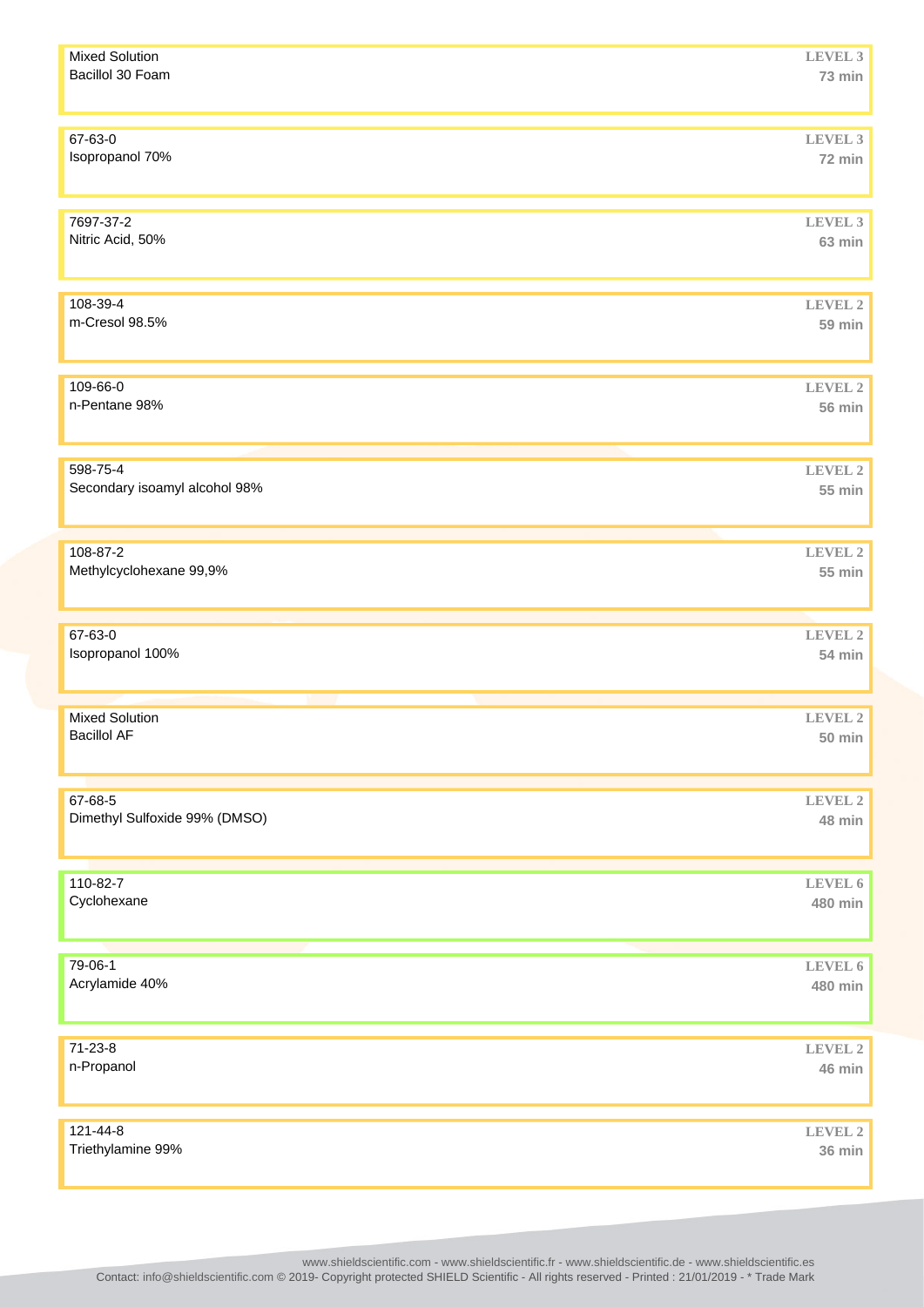| 64-17-5                         | <b>LEVEL 2</b> |
|---------------------------------|----------------|
| Ethanol 70%                     | 34 min         |
| 872-50-4                        | <b>LEVEL 2</b> |
| N-methyl-2-pyrrolidone          | 32 min         |
| 108-95-2                        | <b>LEVEL 1</b> |
| Phenol 50%                      | 24 min         |
| 111-76-2                        | <b>LEVEL 1</b> |
| 2-Butoxyethanol 99%             | 23 min         |
| 108-95-2                        | <b>LEVEL 1</b> |
| Phenol 4%                       | 22 min         |
| 64-17-5                         | <b>LEVEL 1</b> |
| Ethanol 99.8%                   | 22 min         |
| <b>Mixed Solution</b>           | <b>LEVEL 1</b> |
| Neopredisan 135-1               | 20 min         |
| 108-20-3                        | <b>LEVEL 1</b> |
| Diisopropyl Ether 99%           | 16 min         |
| 62-53-3                         | <b>LEVEL 1</b> |
| Aniline 99,9%                   | 14 min         |
| 7664-39-3                       | <b>LEVEL 1</b> |
| Hydrofluoric Acid 40%           | 14 min         |
| 95-63-6                         | <b>LEVEL 1</b> |
| 1,2,4- Trimethylbenzene 98%     | 13 min         |
| 97-88-1                         | <b>LEVEL 1</b> |
| Butyl methacrylate 99,9%        | $11$ min       |
| 1634-04-4                       | <b>LEVEL 1</b> |
| Methyl Tert Butyl Esther (MTBE) | $11$ min       |
| <b>Mixed Solution</b>           | <b>LEVEL 1</b> |
| Euro 95 unleaded petrol         | $10$ min       |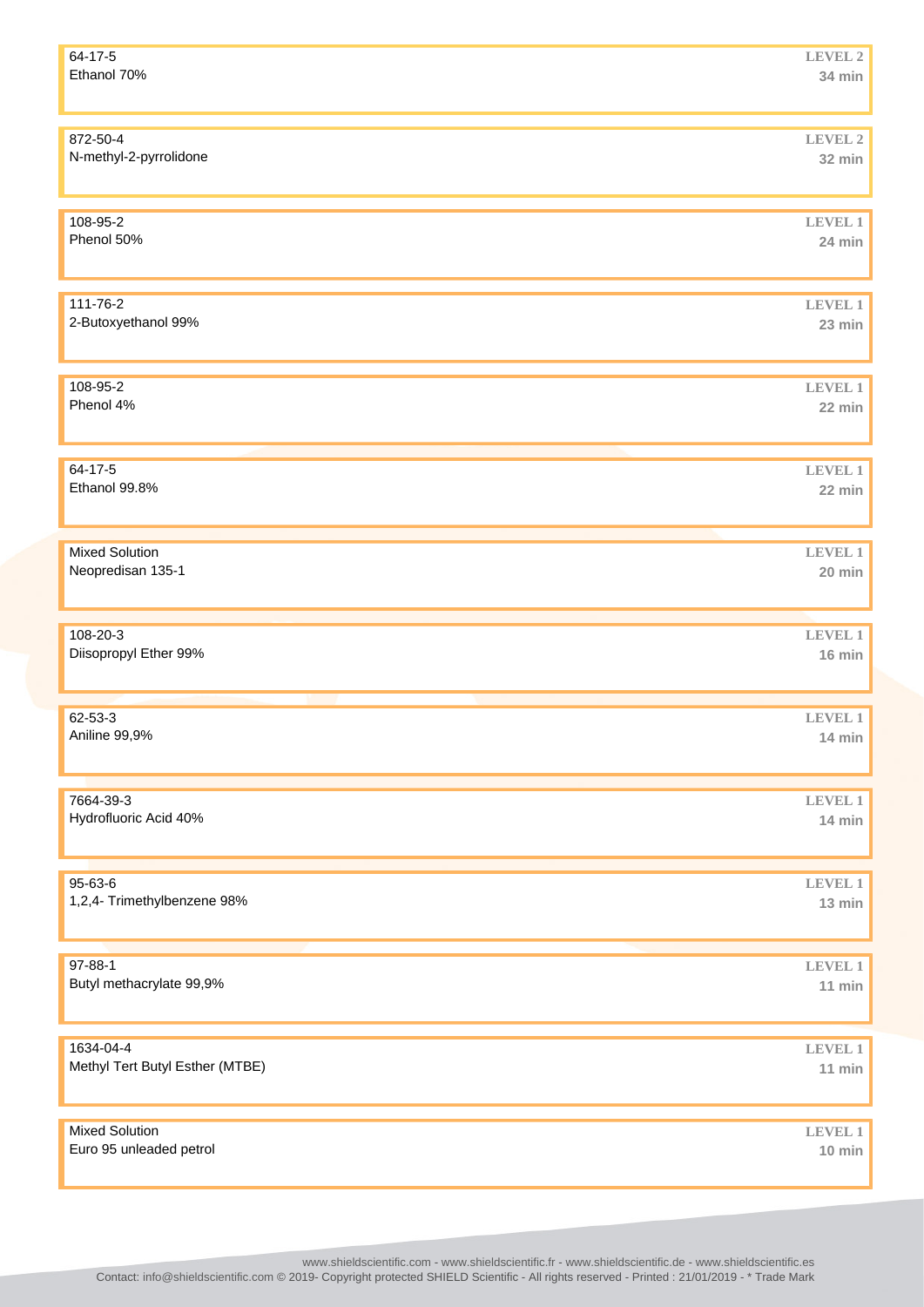| 108-67-8                   | <b>LEVEL 1</b> |
|----------------------------|----------------|
| 1,3,5-Trimethylbenzene 98% | $10$ min       |
| 127-19-5                   | <b>LEVEL 1</b> |
| Dimethyl Acetamide 99%     | $10$ min       |
| 64-19-7                    | <b>LEVEL 0</b> |
| Acetic Acid 100%           | 8 min          |
| 7664-93-9                  | <b>LEVEL 0</b> |
| Sulphuric acid 95%-98%     | 8 min          |
| 74-97-5                    | <b>LEVEL 3</b> |
| Bromochloromethane         | <b>79 min</b>  |
| 7726-95-6                  | <b>LEVEL 0</b> |
| <b>Bromine</b>             | 6 min          |
| 7664-39-3                  | <b>LEVEL 0</b> |
| Hydrogen Fluoride 48%      | 6 min          |
| 108-94-1                   | <b>LEVEL 0</b> |
| Cyclohexanone 99%          | 6 min          |
| 67-56-1                    | <b>LEVEL 0</b> |
| Methanol 99,9%             | 6 min          |
| 7664-39-3                  | <b>LEVEL 0</b> |
| Hydrofluoric Acid 48%      | 6 min          |
| 127-18-4                   | <b>LEVEL 0</b> |
| Tetrachloroethylene 99%    | 5 min          |
| 7697-37-2                  | <b>LEVEL 0</b> |
| Nitric Acid 70%            | 5 min          |
| 68-12-2                    | <b>LEVEL 0</b> |
| Dimethyl Formamide 99%     | 5 min          |
| 71-36-3                    | LEVEL 2        |
| Butanol 100%               | 47 min         |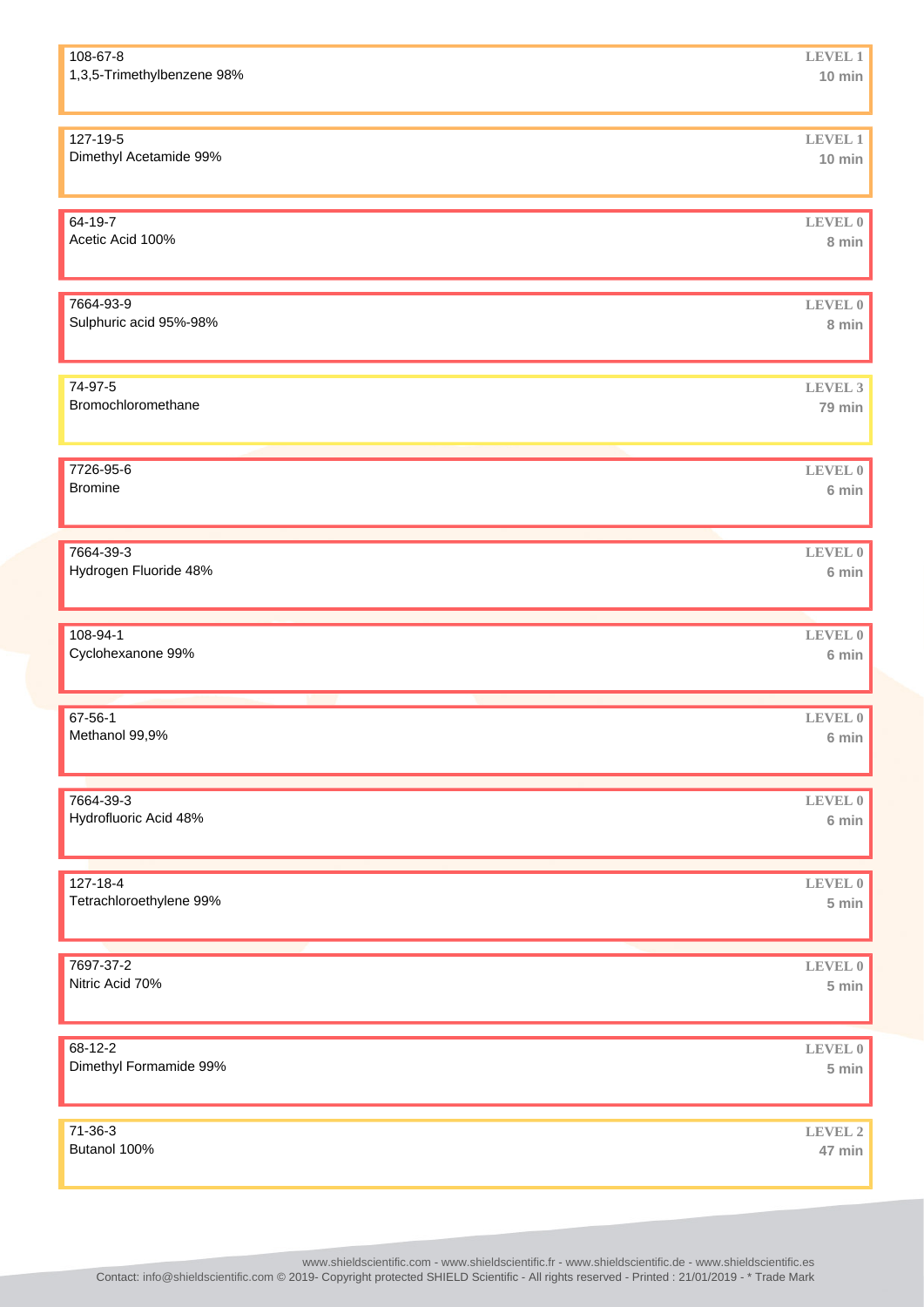| 79-10-7                                    | <b>LEVEL 0</b> |
|--------------------------------------------|----------------|
| Acrylic acid 99%                           | 4 min          |
| 1330-20-7                                  | <b>LEVEL 0</b> |
| Xylene 98,5%                               | 4 min          |
| 64-18-6                                    | <b>LEVEL 0</b> |
| Formic acid 98,5%                          | 4 min          |
| 37143-54-7                                 | <b>LEVEL 0</b> |
| 1-Methoxy-2-propylamine 95%                | 3 min          |
| 1336-21-6                                  | <b>LEVEL 2</b> |
| Ammonium Hydroxide 25%                     | 33 min         |
| 80-62-6                                    | <b>LEVEL 0</b> |
| Methyl Methacrylate 99%                    | 3 min          |
| 123-38-6                                   | <b>LEVEL 0</b> |
| Propionaldehyde, 97%                       | 2 min          |
| 60-29-7                                    | <b>LEVEL 0</b> |
| Diethyl ether 99%                          | 2 min          |
| 108-10-1                                   | <b>LEVEL 0</b> |
| Methyl Isobutyl Ketone 99%                 | 2 min          |
| <b>Mixed Solution</b>                      | LEVEL 0        |
| Phenol: Chloroform Isoamyl Alcohol 25:24:1 | 1 min          |
| 60-24-2                                    | <b>LEVEL 0</b> |
| 2-Mercaptoethanol 99%                      | 1 min          |
| 96-47-9                                    | <b>LEVEL 0</b> |
| 2-Methyltetrahydrofuran 99,9%              | 1 min          |
| 76-05-1                                    | <b>LEVEL 0</b> |
| Trifluoroacetic acid 99%                   | 1 min          |
| 67-64-1                                    | <b>LEVEL 0</b> |
| Acetone 99,8%                              | 1 min          |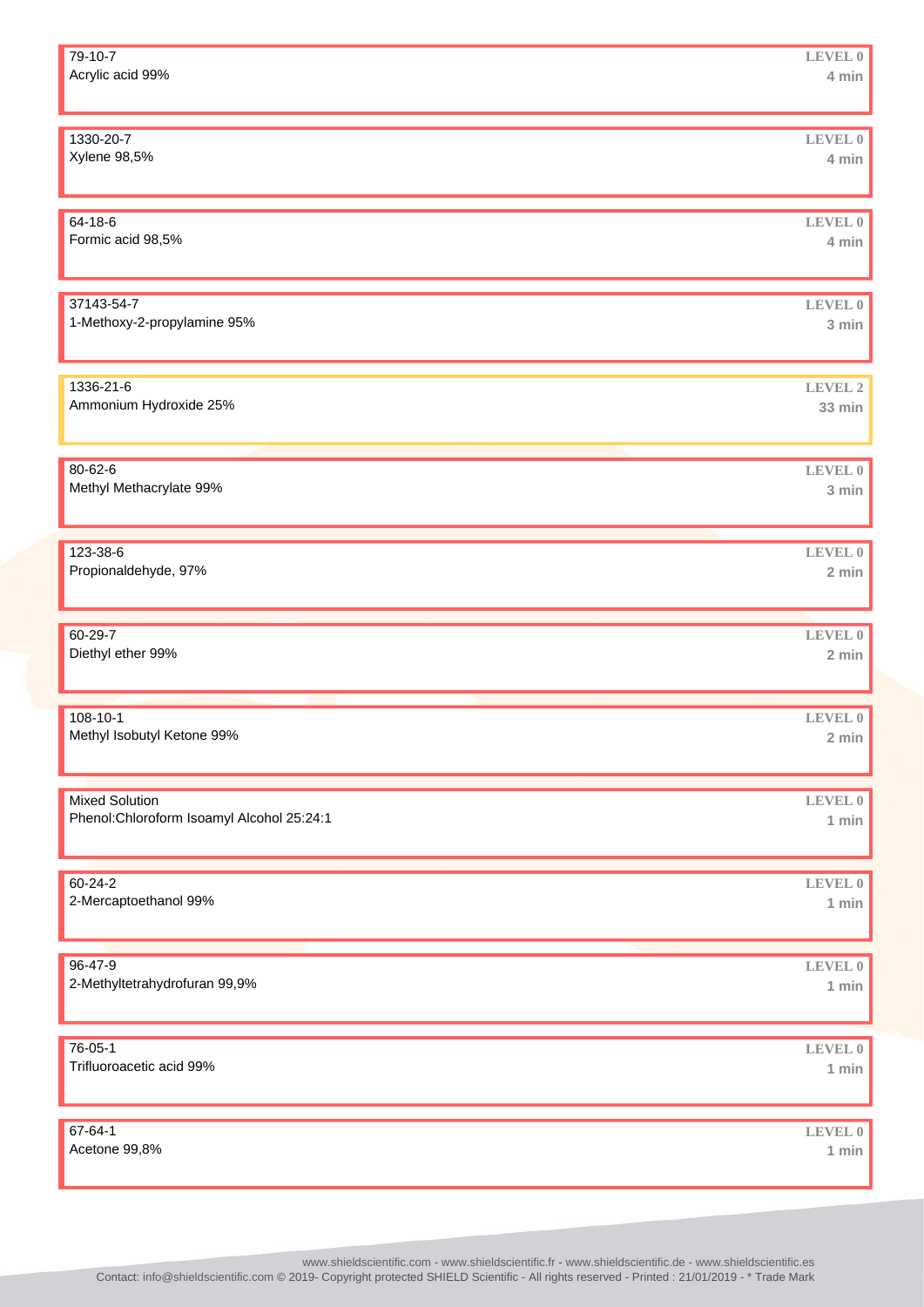| 108-88-3                 | LEVEL 0        |
|--------------------------|----------------|
| Toluene 99,9%            | 1 min          |
| 110-86-1                 | <b>LEVEL 0</b> |
| Pyridine                 | 1 min          |
| 100-51-6                 | <b>LEVEL 1</b> |
| Benzyl Alcohol           | $11$ min       |
| 141-78-6                 | <b>LEVEL 0</b> |
| Ethyl Acetate 99.8%      | 1 min          |
| 109-89-7                 | <b>LEVEL 0</b> |
| Diethylamine 99,5%       | 1 min          |
| 584-84-9                 | <b>LEVEL 0</b> |
| Toluene diisocyanate 95% | $0$ min        |
| 75-56-9                  | <b>LEVEL 0</b> |
| Propylene oxide 99%      | $0$ min        |
| 75-15-0                  | LEVEL 0        |
| Carbon Disulfide 99,9%   | $0$ min        |
| 109-99-9                 | LEVEL 0        |
| Tetrahydrofuran 99.9%    | $0$ min        |
| 100-42-5                 | LEVEL 0        |
| Styrene 99.9%            | $0$ min        |
| 75-09-2                  | <b>LEVEL 0</b> |
| Dichloromethane 99%      | $0$ min        |
| 107-06-2                 | LEVEL 0        |
| 1,2-Dichloroethane 99%   | 2 min          |
| $107 - 21 - 1$           | <b>LEVEL 0</b> |
| Ethylene Glycol          | $0$ min        |
| 75-05-8                  | LEVEL 0        |
| Acetonitrile 99,9%       | 1 min          |